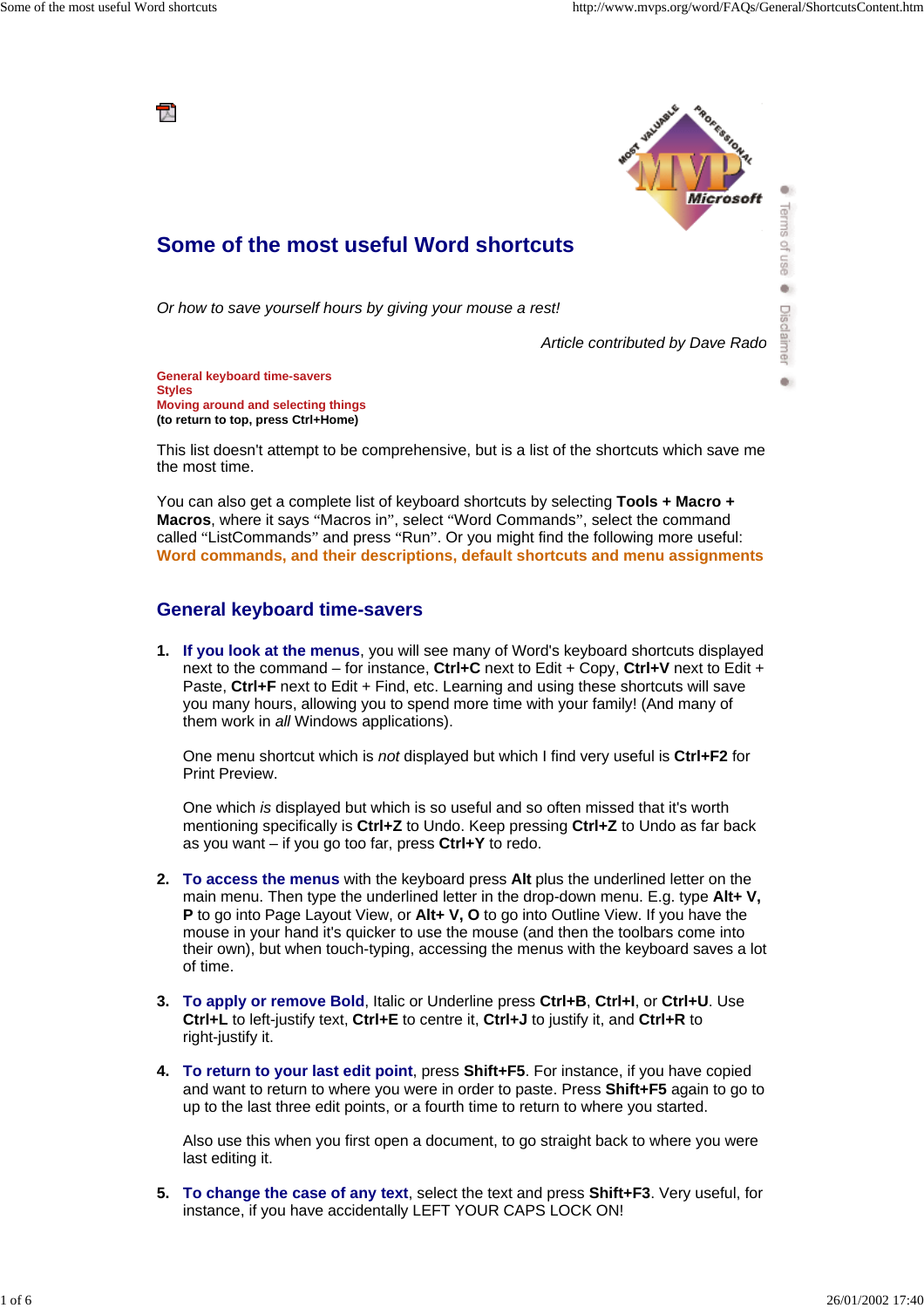Keep pressing **Shift+F3** to toggle between ALL CAPS (or "UPPERCASE"), no caps (or "lowercase"), and First Letter In Caps (which Word misleadingly refers to as "Title Case" – a true example of Title Case would be "First Letter in Caps", but to achieve this level of intelligence you need a macro).

You get more options if you use the Format + Change Case dialog, though.

**6. You can repeat most commands** and actions by pressing **F4**. This is much more useful than you might think.

For example, apply borders to a table. Go to your next table, select it, and press **F4** to apply the same borders. (Or do the same with rows within a table).

Convert a picture from Floating to Inline, then use **F4** to do the same with all other pictures.

Apply a Style somewhere, then use **F4** to apply the same Style to all other paragraphs in the document which need that Style applied.

Select one table row, right-click, Insert Rows. Select the new row and **F4**. Select the two new rows and **F4**. Select the four new rows and **F4** – and so on.

In Word 97, you can use **F4** in combination with the Table + Cell Height and Width dialog to make each column in one table exactly the same width as the equivalent column in another table – a trick I use constantly. In Word 2000 and higher, the Table Properties dialog doesn't support F4, a serious retrograde step; but fortunately you can fix this. See: **How to sidestep the problems of the Word 2000 (and higher) Table Properties dialog** for details.

Before you start, make sure you can see both tables (split the window if necessary). Then select a cell in one table, select **Table + Cell Height and Width**, choose the "Column" Tab and press **OK**; select a column in the other table and press **F4**. The width you "captured" from the first table will now be applied to the other one. (You can even use this trick if the two tables are in separate documents.)

You can use the same principle to left or centre-align multiple tables, apply table indents, etc. Apply the formatting you want to one table, using the Cell Height and Width dialog (or if it is already applied, simply display the dialog and press **OK**), and just click in the other tables you want to apply the formatting to and press **F4**.

I also use **F4** for applying bold to the first couple of words in each item in a bulleted list (easier on the fingers than **Ctrl+B**); for merging cells in several different rows; for making the Page Setup identical in two different sections of a document (see **Working with sections**), or in two different documents – the list of time-saving uses for it goes on and on!

- **7. You can repeat the last Find or Goto** by pressing **Shift+F4**.
- **8. You can cycle through all open Word documents** by pressing **Ctrl+F6** (or you can cycle backwards by pressing **Ctrl+Shift+F6**.

In Word 2000 you can also use Alt+Tab, which cycles through all open applications. Word 2000 uses SDI (Single Document Interface) which makes each Word document behave as if it were a separate instance of Word, although it isn't.

**9.** This one is more esoteric, but very useful if you customise commands a lot, and several people have emailed me with this tip.

If you have a numeric keypad, press **Alt+Ctrl+Num+** (hold down **Alt** and **Ctrl** and press the **+** key on the numeric keyboard). If you *don't* have a numeric keypad, **assign a shortcut key** of your own to the Word command

**ToolsCustomizeKeyboardShortcut**. Either way, when you press the shortcut, the mouse cursor will change into a 4-headed squiggle:<br>**HE** 

Now if you press another shortcut key combination, the "Customize Keyboard" dialog will display and show you which command or macro is currently assigned to that shortcut. (for instance, if you press **Ctrl+F4** while the squiggly cursor is visible, the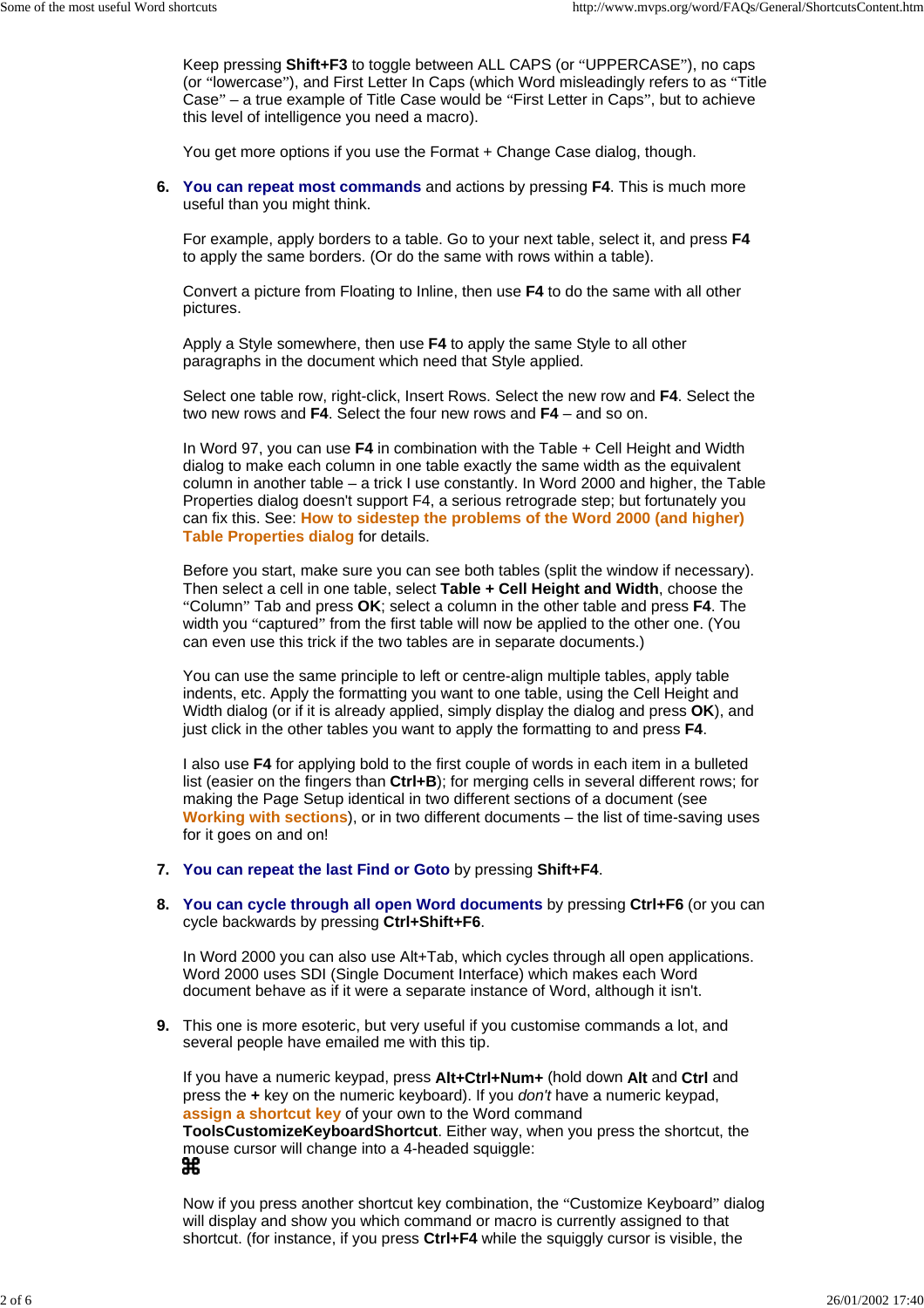dialog will display the **DocClose** command).

Alternatively, if you invoke the squiggly cursor and then select any **menu** item, the "Customize Keyboard" dialog will display and show you which command or macro that menu button is assigned to. Unfortunately, this doesn't work for toolbar buttons, but you can temporarily Ctrl+Drag a toolbar button onto a menu (select Tools + Customize first), and then use the squiggly cursor to find out what command or macro the button is assigned to.

And unfortunately, it works less reliably with custom menu buttons than it does with built-in ones – according to squiggly cursor, several custom buttons that I've assigned to macros are actually assigned to the ToolsMacro command!!! That's a bug.

# **Styles**

**1. To remove manual formatting**: Press **Ctrl+Spacebar** to remove character formatting. Press **Ctrl+Q** to remove paragraph formatting. These shortcuts return the formatting to the default for the Style in use. To return the selection to the "Normal" style, press **Ctrl+Shift+N**.

If you've been emailed a document by another company and need to get it into your "Corporate style", and if it contains a lot of manual formatting (as they usually do), print it, and then press **Ctrl+A** (Select All), **Ctrl+Spacebar** and **Ctrl+Q.** If the document uses styles, but the styles are in a mess (as they will be if the author had the default "**Autoformat as you Type**" settings on), press **Ctrl+Shift+N** as well. Then apply styles. Doing this can save you hours per document, literally.

**2. Avoid formatting text manually** as much as possible – use **Styles** instead.

**But** where you *need* to format manually, you can use **Ctrl+Shift+C** to copy formatting and **Ctrl+Shift+V** to paste it. Having copied formatting, you can use **Ctrl+Shift+V** as often as you like – even across multiple documents – without having to copy again until you close Word.

If a **paragraph marker** is selected when you copy, this will copy and paste the paragraph formatting; otherwise it will just copy and paste the character formatting.

You can also use **Ctrl+Shift+C** and **Ctrl+Shift+V** to copy & paste such things as drawing object lines and fills – in both Word and PowerPoint.

The **Paintbrush** on the Toolbar does more or less the same thing, (although it's much harder to use, and you have to *double*-click on it if you want to apply the same formatting multiple times); and in Excel and Visio, where unfortunately Ctrl+Shift+C and Ctrl+Shift+V don't work, the Paintbrush can be a huge time-saver for things like reapplying cell properties and shape fills.

**3. To create Headings**, hold the **Alt+Shift** keys down, and while keeping them held down, press the **Left** or **Right** arrow on the keyboard – Left arrow to create a main Heading, or promote an existing one, Right arrow to create a subheading or demote an existing one. No need to select anything first, just click in the paragraph which you want to apply the formatting to.

This one is *very* useful in any View but especially in **Outline View**, as it allows you to promote and demote a large number of Headings at once.

Alternatively, you can press **Ctrl+Alt+1** to create a Heading 1, **Ctrl+Alt+2** to create a Heading 2, etc. But unfortunately, in Europe, **Ctrl+Alt+4** has been hijacked for the Euro symbol.

Personally I much prefer the **Alt+Shift** method anyway; easier on the fingers, only one shortcut to remember; and you don't need to think about which Heading Level you want to apply, you only have to think about whether you want the heading to be the same level as the previous one (Left arrow), a higher level (Left arrow twice) or a sub-heading of it (right-arrow). When going through a long document applying headings, this shortcut saves me hours!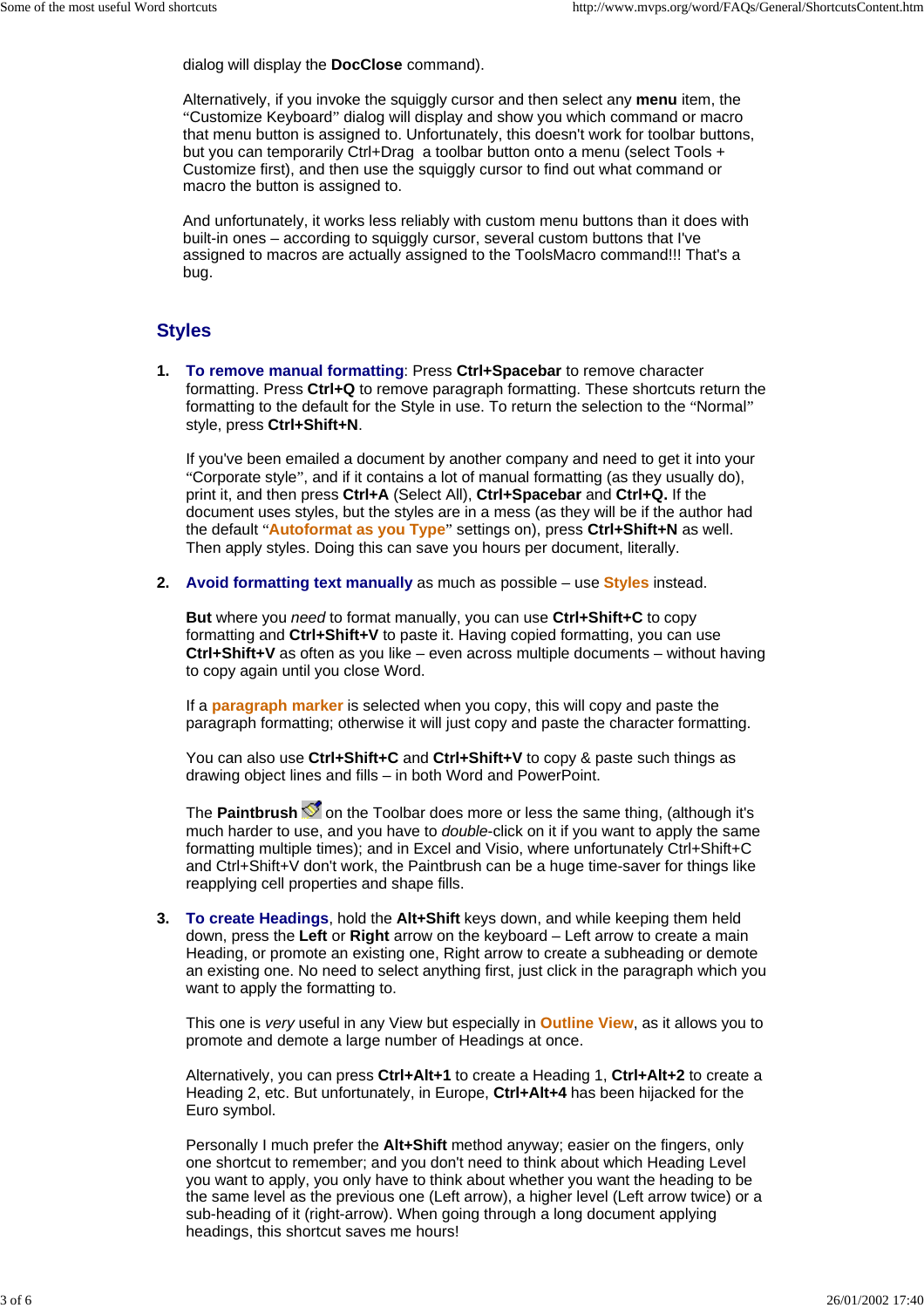$\vert \cdot \vert$  $\circ$  $\left| \cdot \right|$ 

**Alt+Shift+Left** or **Right** arrow can also be used to promote and demote outline numbered or bulleted lists – not just Headings.

If the Headings don't look the way you want them to, *don't* format them manually! Redefine the Styles instead (Format + Style + Modify).

Incidentally, some people also like using **Alt+Shift+Up** and **Down** arrows to change the order of their Headings in Outline View, so give that a try. Personally, I prefer using drag and drop.

- **4. Never!** use manual page breaks they're a maintenance nightmare. Instead, on the Format + Paragraph + "Line and Page Breaks" tab:
	- **a)** Select "Keep with next" to keep paragraphs together. For example, on the top few rows of a table or the top few paragraphs of a bulleted list, or an inline picture which needs to stay with its caption – although in the latter case it would be better to build this into your Picture style definition.
	- **b)** Select "Keep Lines together" to prevent a paragraph from ever being split over two pages (but see also "Widow/Orphan Control", covered below).
	- **c)** Select "Page break before" to force a page break where needed again, build that into your style definitions where possible, e.g. for the Heading 1 style in a long document, and for the style you use for your Table of Contents title.

"Widow/Orphan control" prevents one line of a paragraph being "orphaned" at the top or bottom of a page – but this is built in to your style definitions by default anyway.

And a last point while on the subject of styles, make sure that under Format  $+$  Style  $+$ Modify, the "Automatically Screw Up Update" setting is turned off. Unfortunately, it is turned on by default for the List Bullet and TOC styles. Turn them off!

# **Moving around and selecting things**

### **1.To move around a document**:

- **a)** Use **Ctrl+Left** or **Right** arrows to move one word; use **Home** and **End** to move to the start or end of a line; **Ctrl+Home** or **Ctrl+End** to move to the beginning or end of a document, **Ctrl+Up** or **Down** Arrow to move one paragraph, and the **Up** or **Down** arrows to move one line. And of course, **PgUp** and **PgDn** to move one screen, but you knew that one!
- **b)** Press **F5** and in the left-hand pane of the **Goto** dialog, select "Section" to go to the next section, "Table" to go to the next table, etc. Or you can use the browse button near the bottom of the scroll bar, pictured on the right (although I never do!). The browse object changes when you use Find/Replace or select a different object in the Go To dialog, which I find infuriating (see the **1c** for more on this).
- **c)** By default, **Ctrl+PgDn** is assigned to the **BrowseNext** command, and **Ctrl+PgUp** is assigned to **BrowsePrevious**. If the last thing you used **Goto** for was to go to a table, they will go to the next or previous table.

Some people like this, because it allows them to go backwards as well as forwards, whereas **Shift+F4** only goes forwards (although you can also use **Shift+F5** to go back). But personally, I find it *infuriating*, because 90% of the time I just want to go to the next or previous page, not to a table, thank you. So I've assigned the GoToNextPage command to Ctrl+PgDn and the GoToPreviousPage command to Ctrl+PgUp (which you can do using Tools + Customize+ Keyboard). I'd be lost without these ones (as would most of my users!).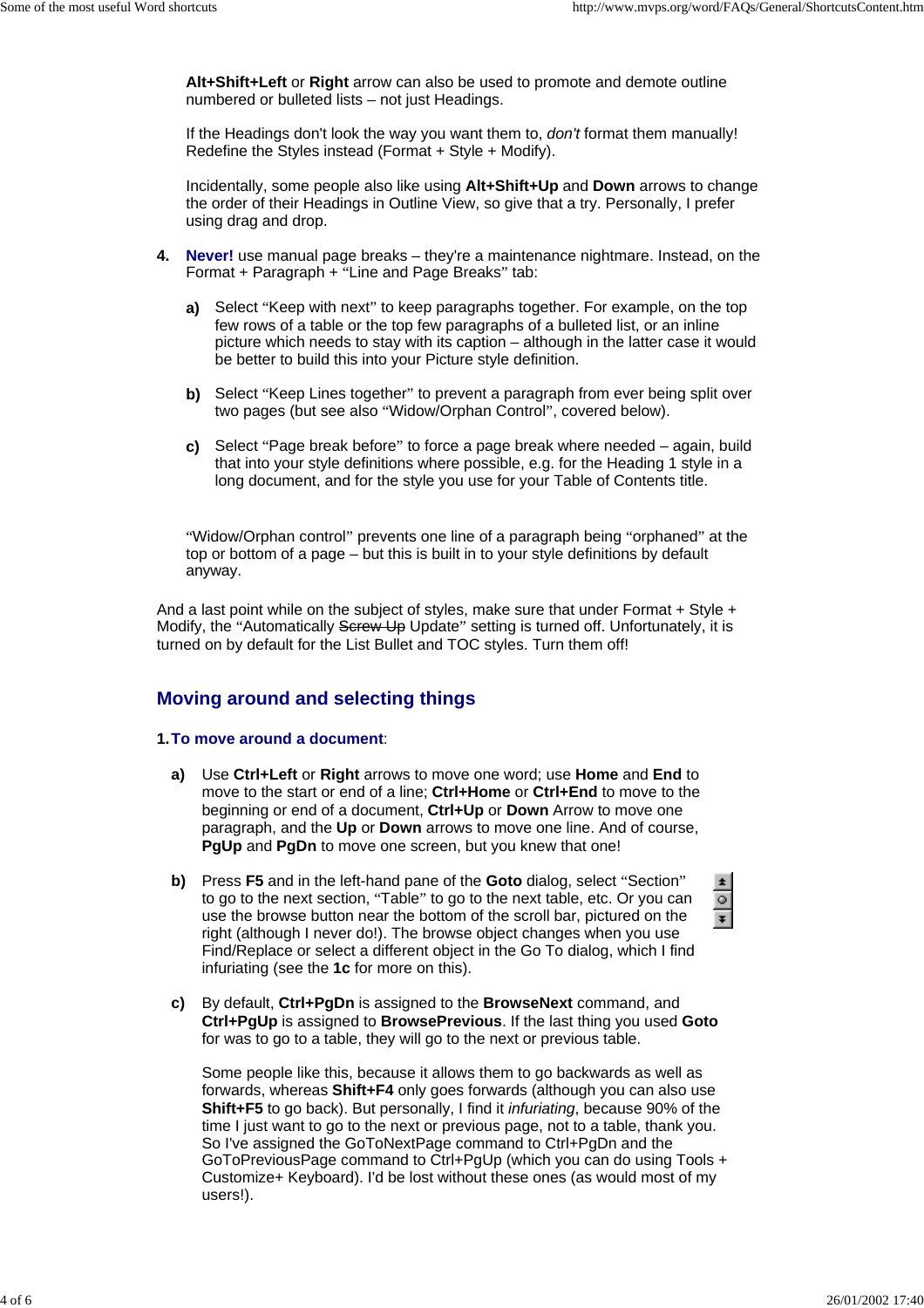### **2.To select text:**

**a)** Hold the **Shift** key down and use the key combinations covered in **1a**. For example, to select everything from the insertion point to the end of the document in order to delete it, press **Ctrl+Shift+End** – *much* quicker than any other way! Similarly, **Shift+Up** or **Down** Arrow selects one line, **Shift+PgUp** and **PgDn** selects one screen, and so on.

And if you've selected too much, just keep the Shift key down while you use the same keys covered in **1a** to de-select what you don't want.

This works just as well when selecting cells in Excel, incidentally, and is probably even more of a timesaver in Excel than it is in Word.

**b)** Another good way of selecting text is to click where you want the selection to start, use the scrollbars (or wheelie if you have one on your mouse) to scroll until you can see where you want your selection to end, and with the **Shift** key held down, click again.

As with **2a**, you can de-select if you've selected too much by keeping the Shift key held down and clicking again.

**c)** A third method, which I never use but some people swear by, is to either double-click on the status bar where it says "**EXT**", or press **F8**. This puts you into Extended Selection mode, which means you can use the same shortcuts as in **2a** but *without* having to hold the Shift key down.

While in Extended Selection mode, you can also press **Enter** to select to the end of the paragraph; or press **period** (**.**) to select to the end of the sentence. Keep pressing **Enter** or **period** to select more paragraphs or sentences. (I got this one from Beth Melton).

And again you can de-select if you've selected too much, but this time without needing to keep the Shift key held down.

Pressing **F8** twice selects a word, three times a sentence, four times a paragraph and five times the entire document.

To get out of Extended Selection mode, press **Esc** or double-click on the status bar again.

**d) Double-click** on a word to select it, **triple-click** to select the paragraph. **Ctrl+Click** to select a sentence.

Or **click once** in the left margin (which MS refers to as the "Selection Bar" in Help) to select one line, **double-click** to select a paragraph and **triple-click** to select the document (although I usually use **Ctrl+A** to select the document).

**e)** To select a block of text (for instance, to quickly remove manually typed bullets), **either** hold the **Alt** key down while you drag; **or** press **Ctrl+Shift+F8** and then move the arrow keys on the keyboard.

The latter method works much better than the former if selecting large blocks spanning multiple pages (I picked this one up from the newsgroups).

**f)** The following tip was supplied by Klaus Linke: sometimes you may have selected some text by moving *down* the document, and you may suddenly realise that you want the selection to *begin* further *up* the document (or the other way round); and Word won't let you do this without deselecting and starting again!

You can get around this problem by assigning the following macro to a keyboard shortcut. Press your shortcut to change the selection direction (so that for example, if you can't currently extend the start of the selection upwards, you *will* be able to do so after pressing the shortcut); then press the same shortcut again to reverse the direction back to how it was:

Sub ChangeSelectionDirection() Selection.StartIsActive = Not (Selection.StartIsActive) End Sub